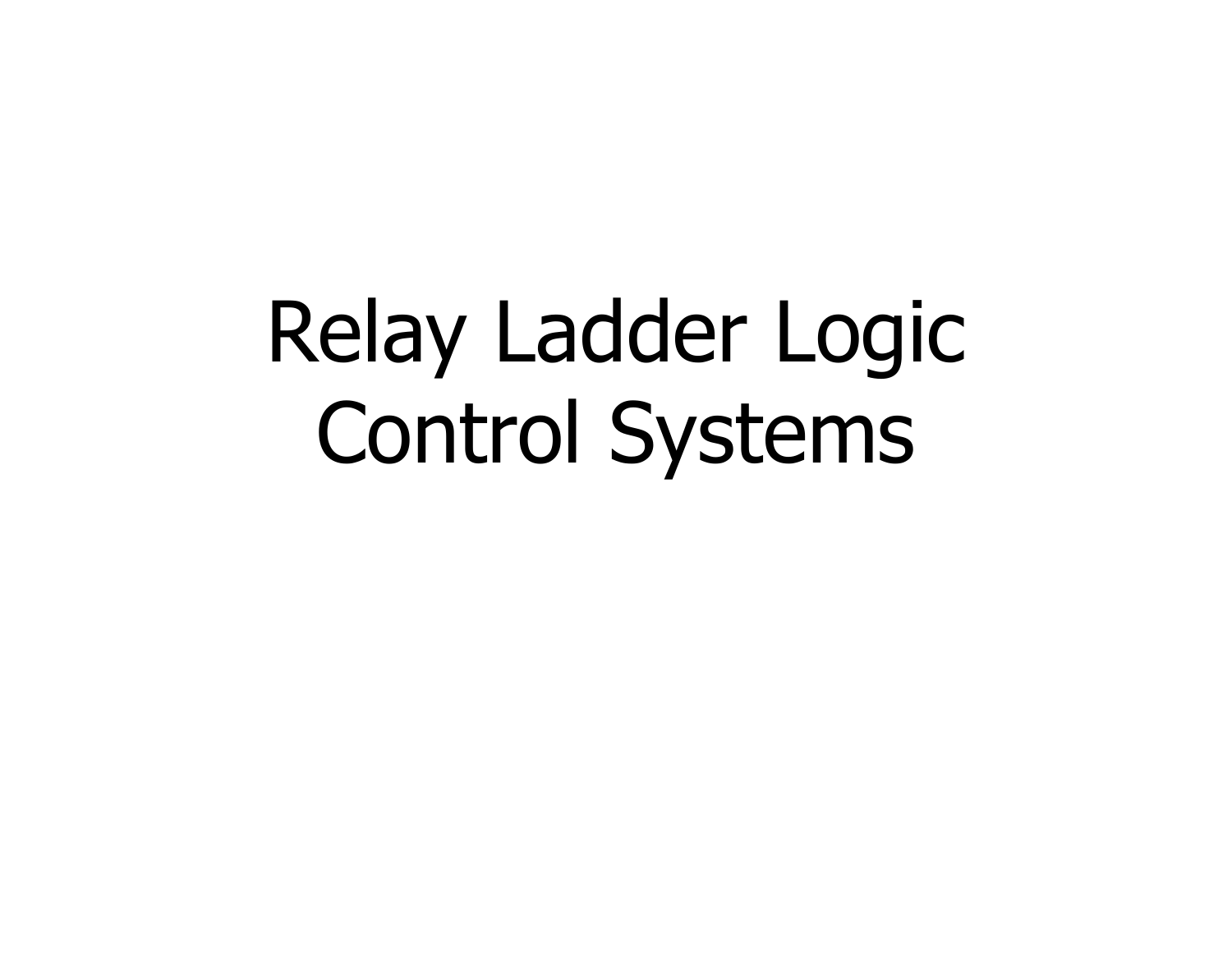# Ladder Logic Control

► Logic control is used with relatively simple ON/OFF systems - like pneumatics





**Pneumatic System Relay Ladder Logic (RLL) Control**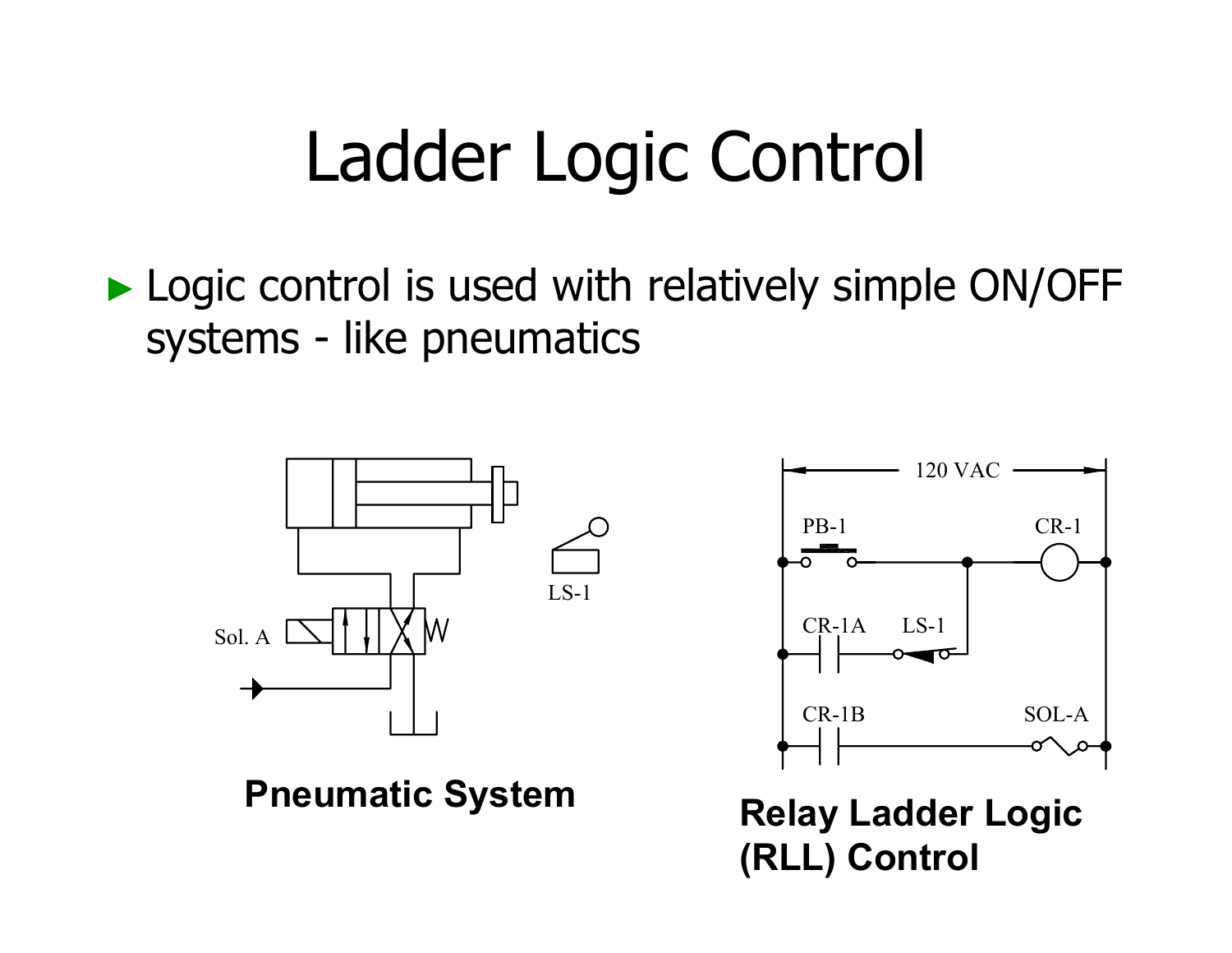#### Logic Control Components

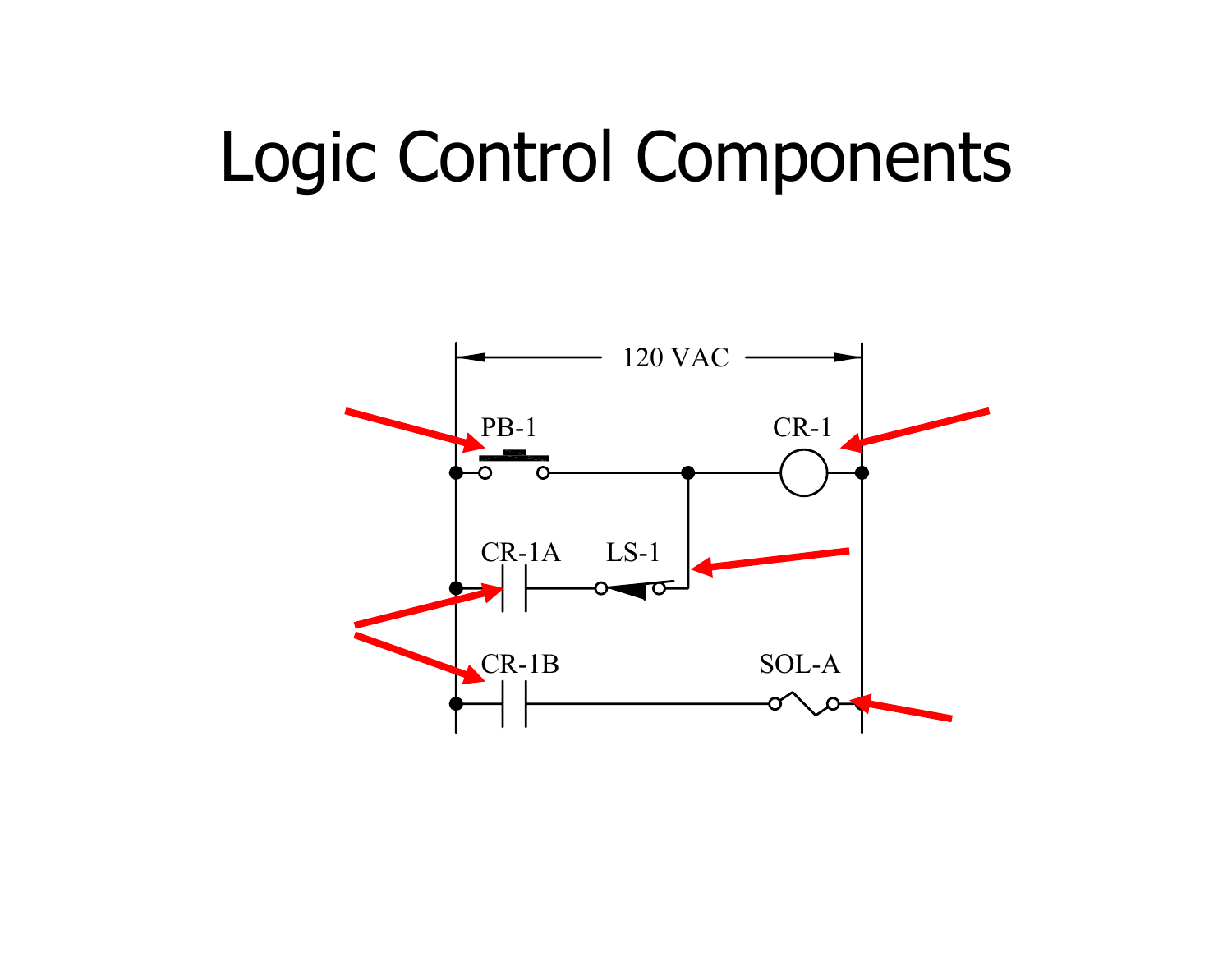#### Control Relay - Not Activated

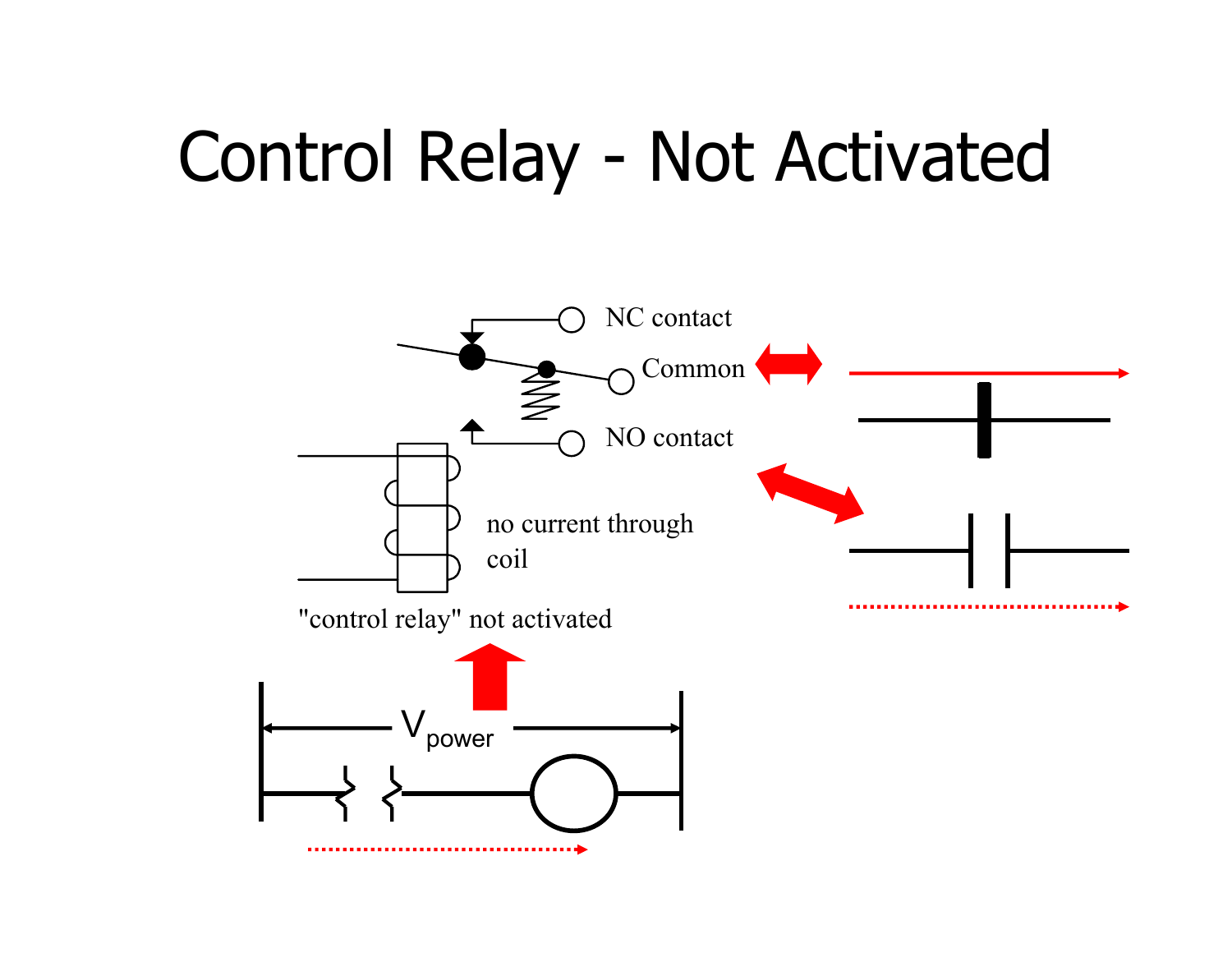#### Control Relay - Activated

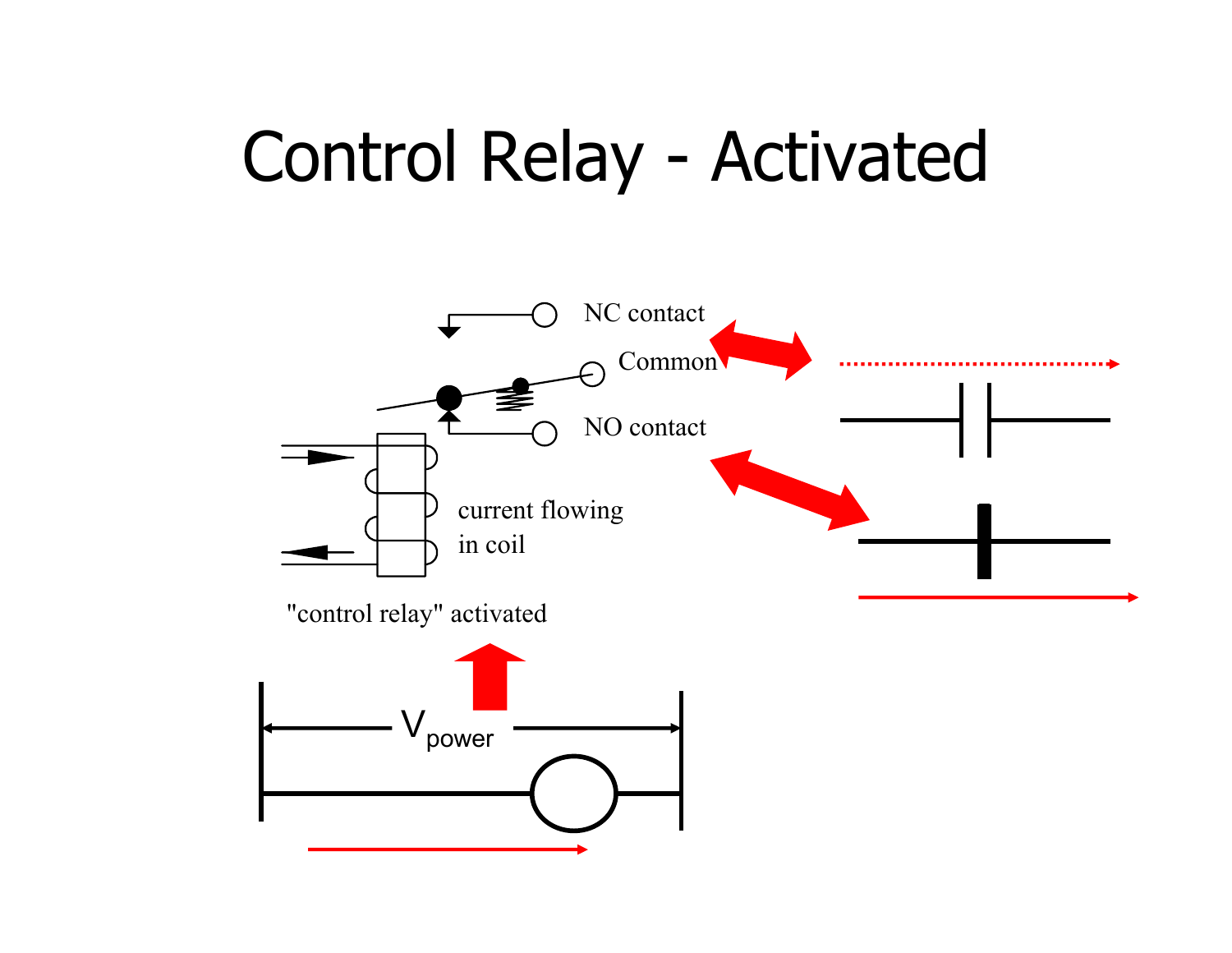#### Normally Open Schematics



**Switch**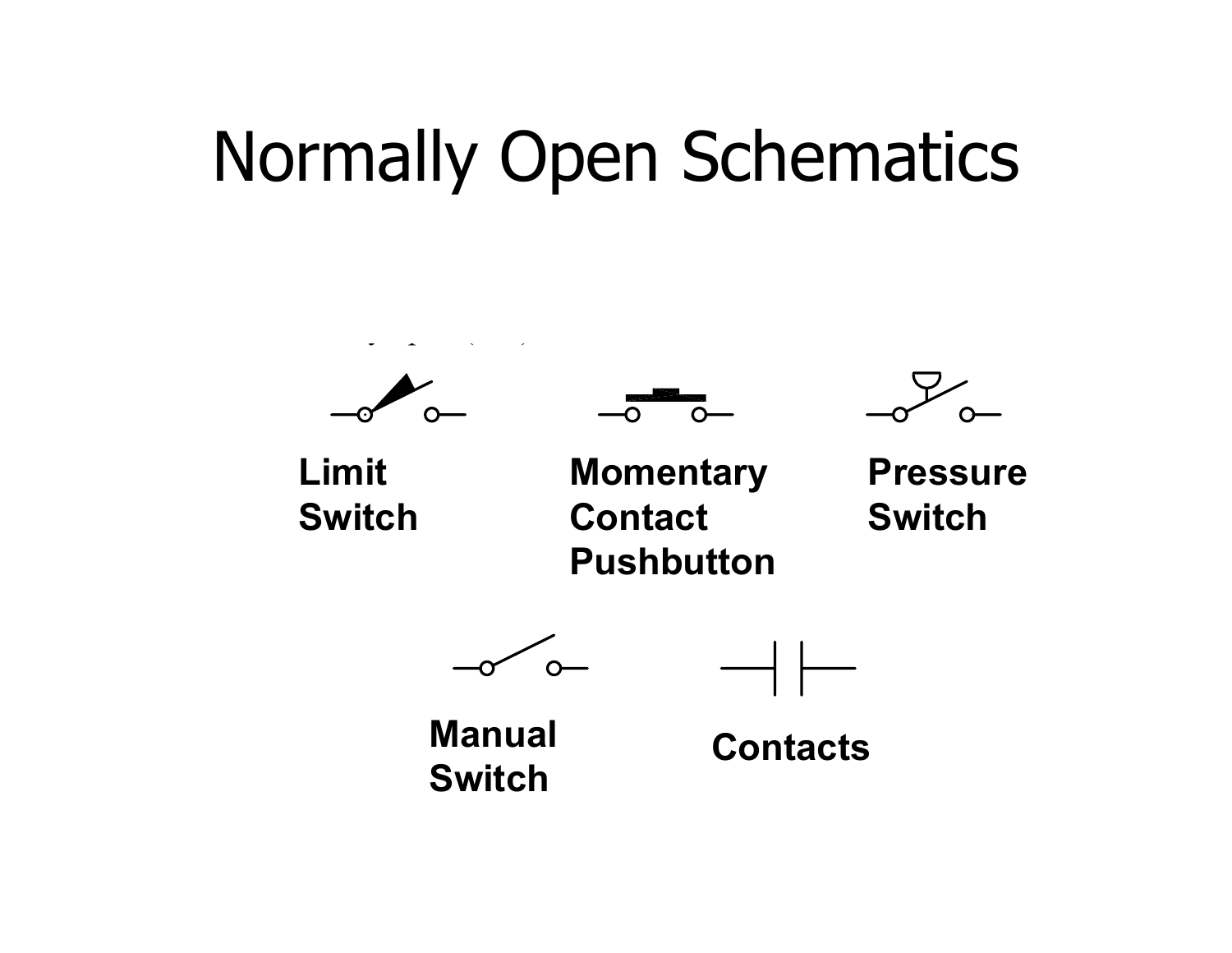## Normally Closed Schematics



**ManualSwitch**

**Contacts**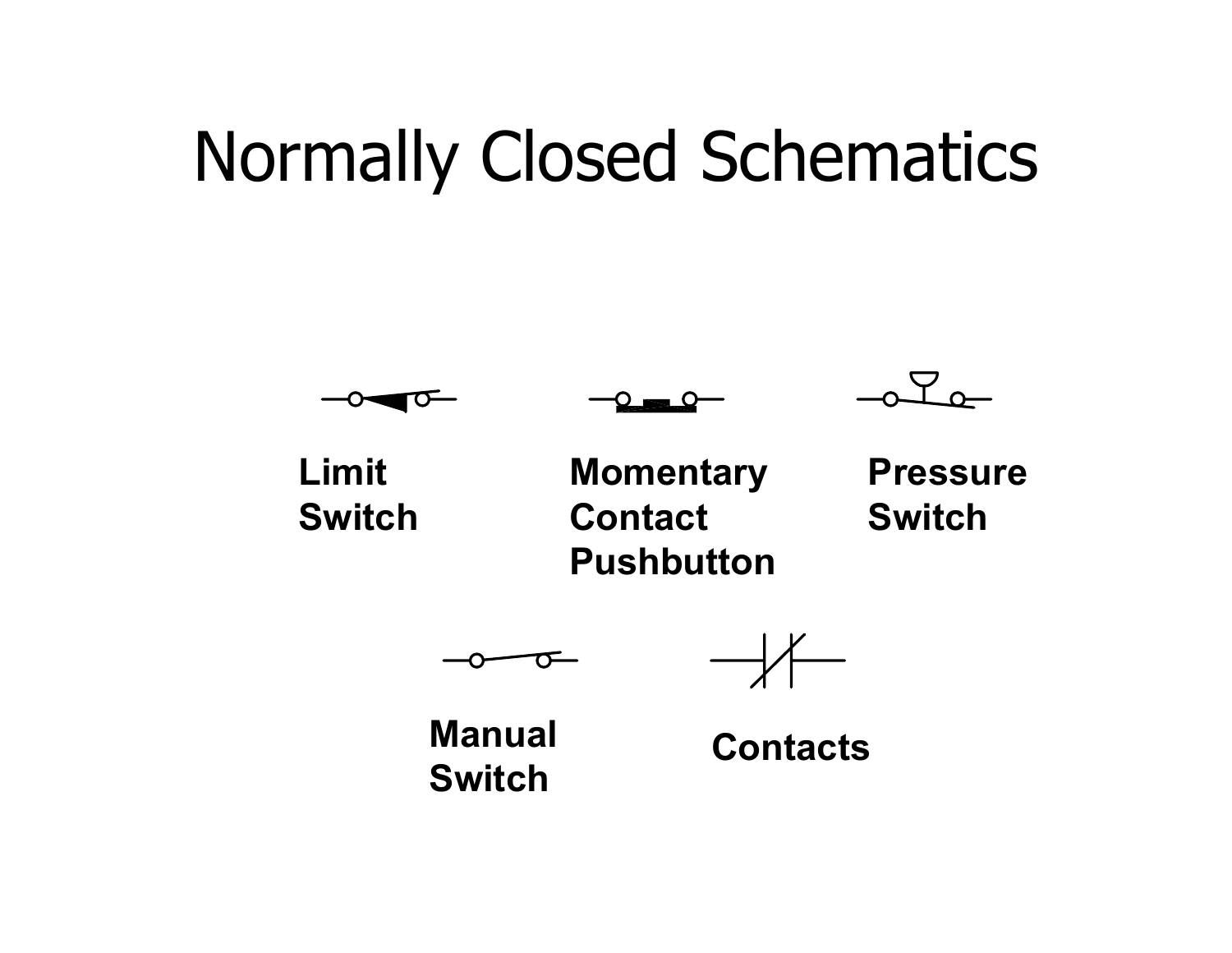#### Output Schematics



Coil



**ControlRelay Coil Solenoid Coil**





**Annunciator (Horn) Lamp**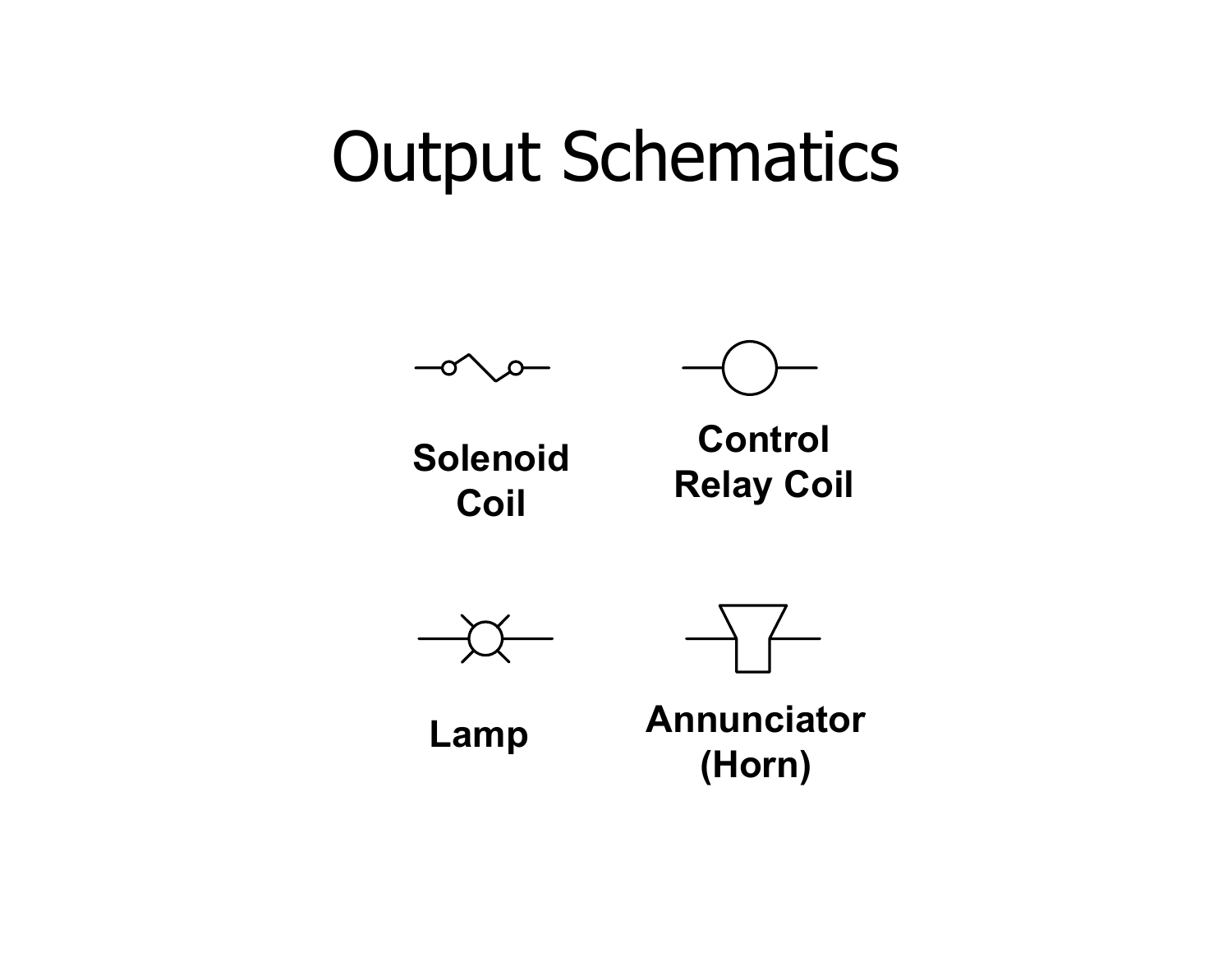## Why is it called "Logic Control?"



**IF there is continuity across the inputs**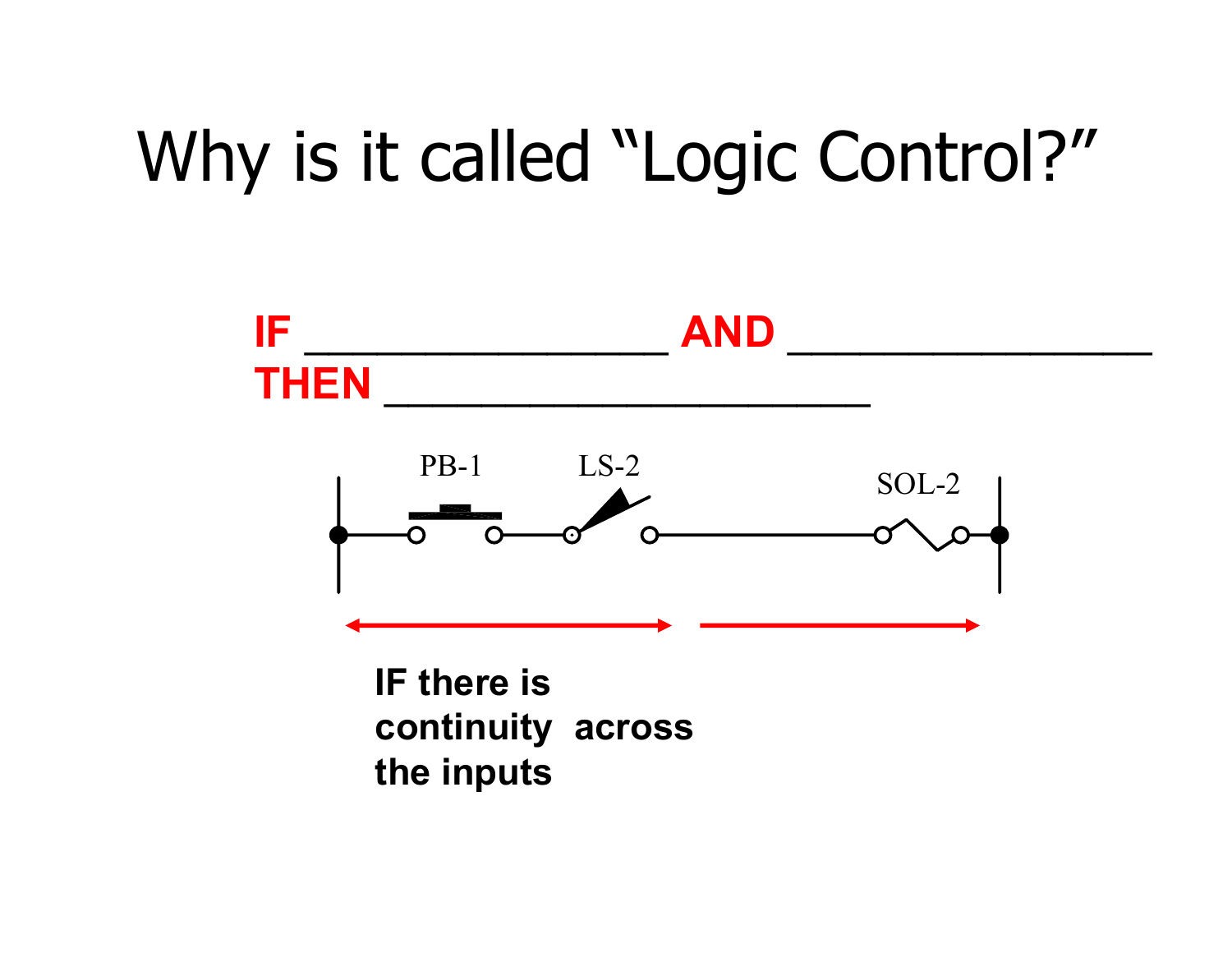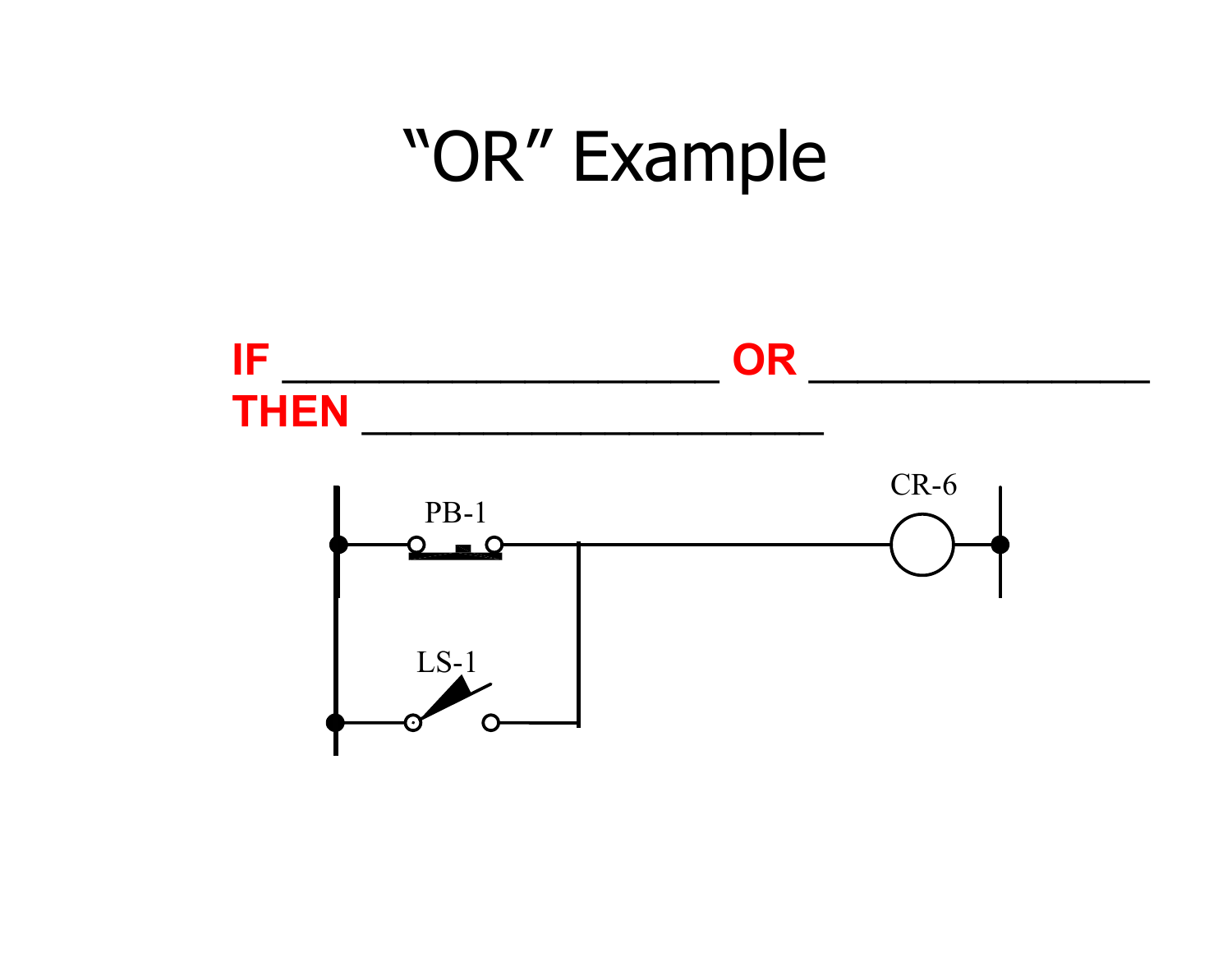## Write the Logic for this Rung

![](_page_10_Figure_1.jpeg)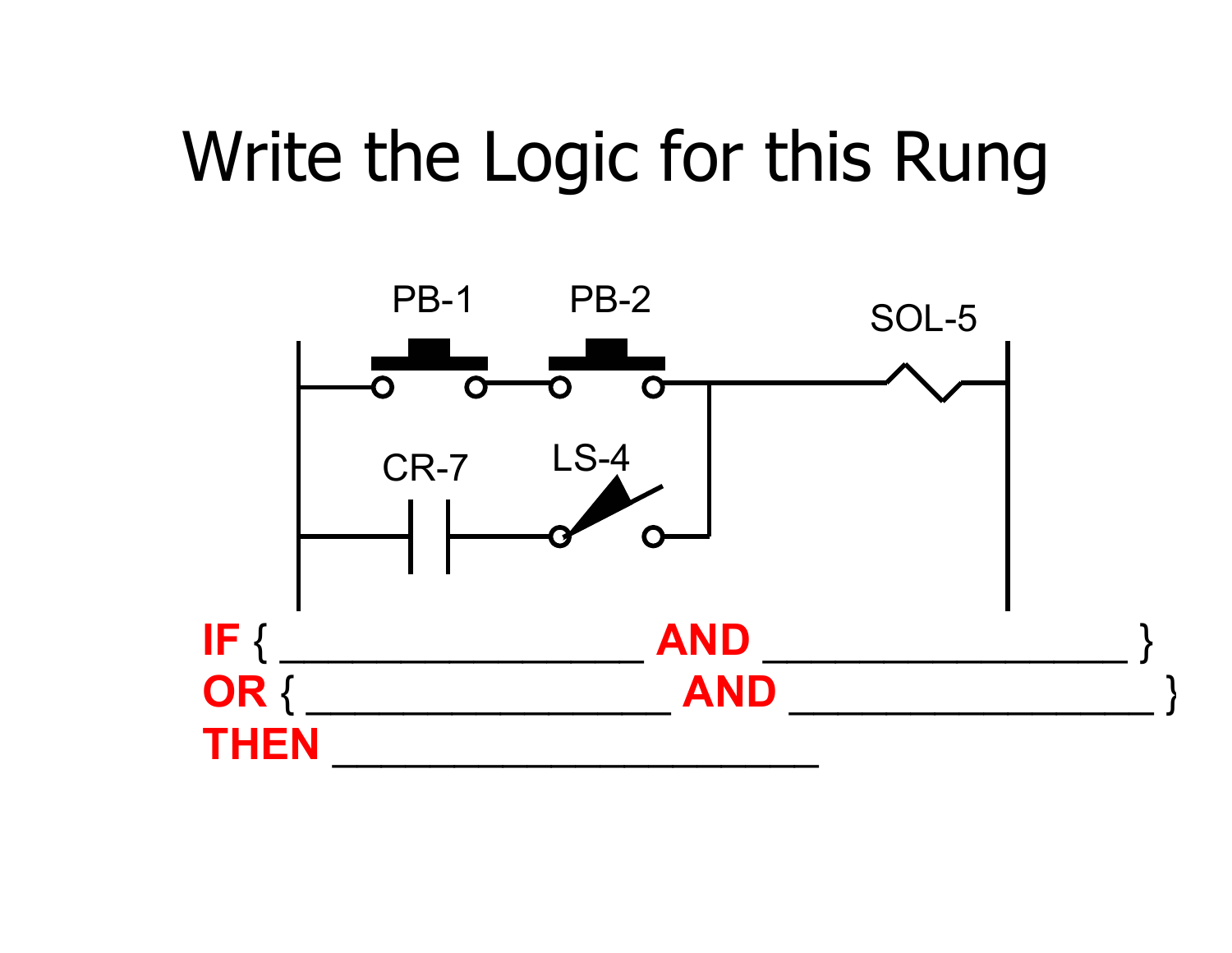## "One Shot" - Single Stroke

►Pressing the pushbutton PB-1 will cause the cylinder to extend and retract one time

![](_page_11_Figure_2.jpeg)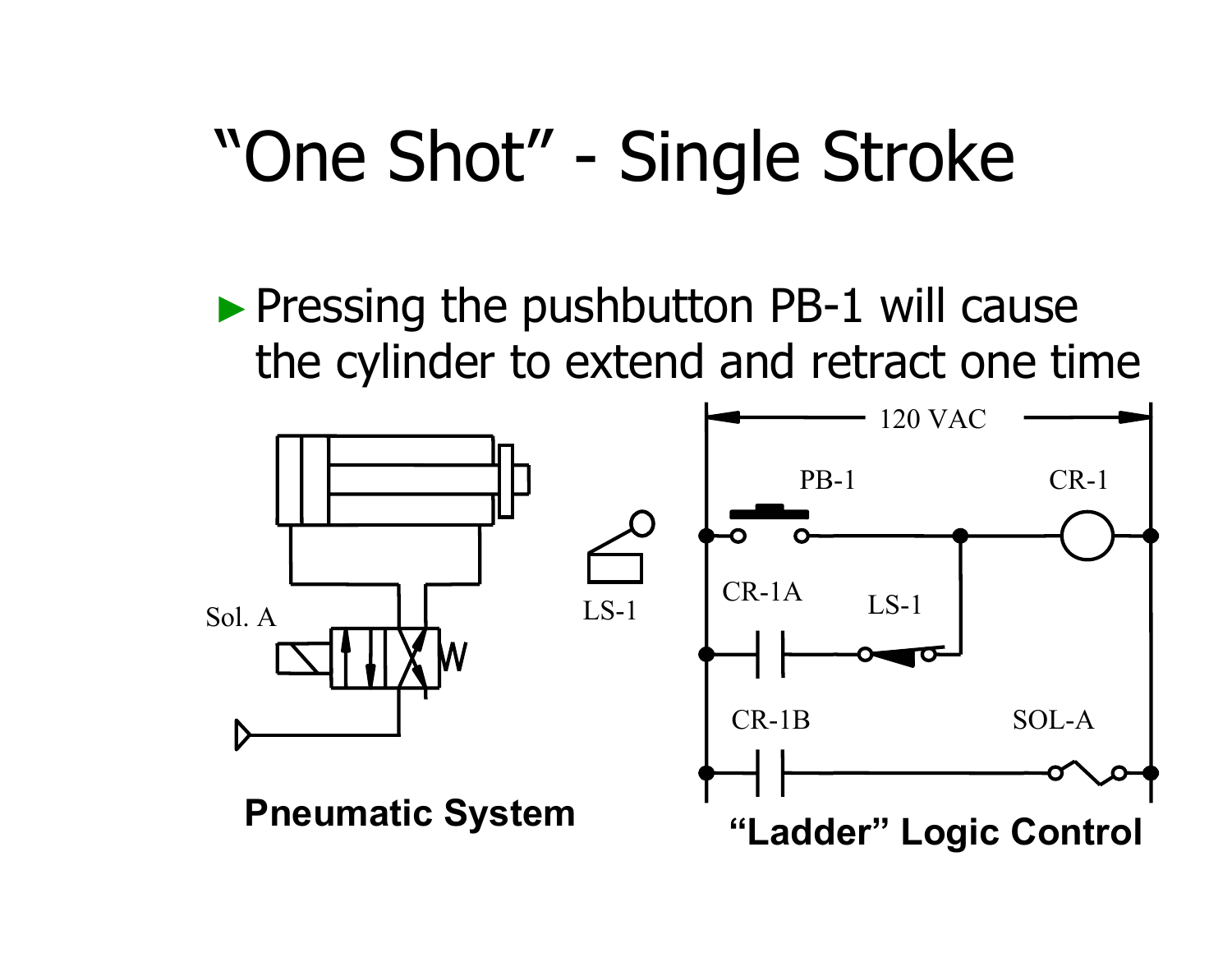▶ Pressing the momentary contact pushbutton PB-1 energizes the control relay CR-1

![](_page_12_Figure_2.jpeg)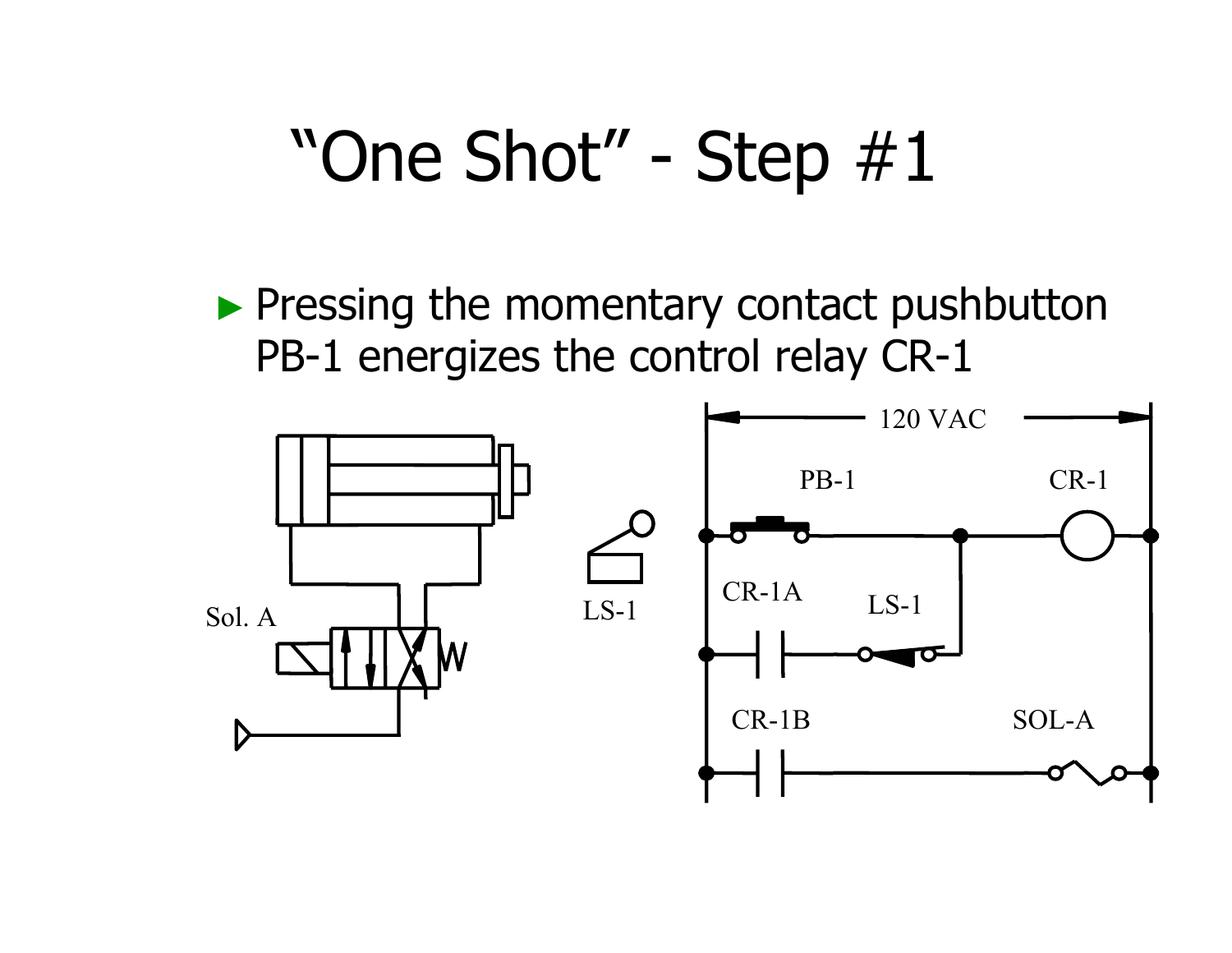► After control relay CR-1 energizes, normally open contacts CR-1A and CR-1B activate

![](_page_13_Figure_2.jpeg)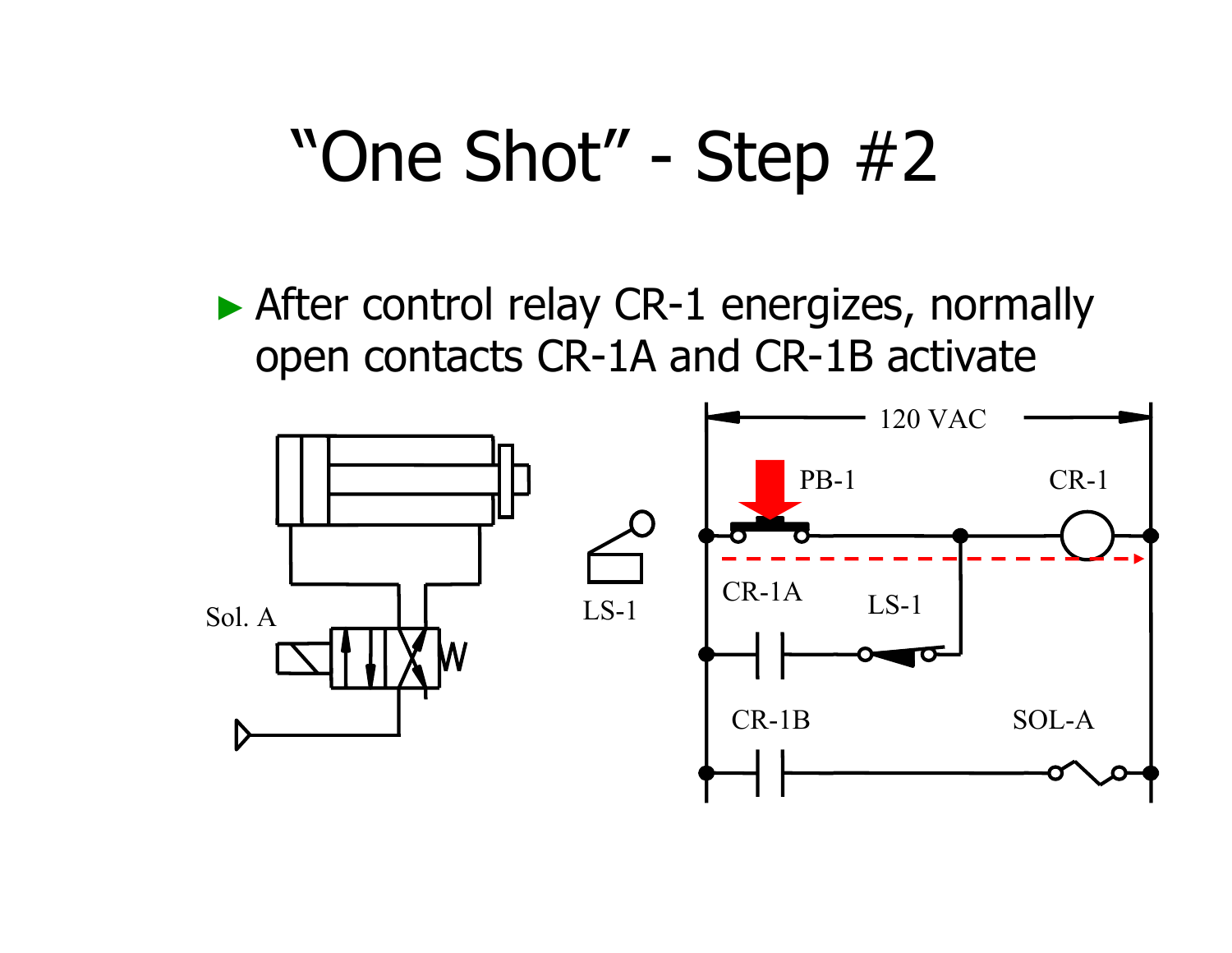► Control relay CR-1 is now energized by a 2nd path, solenoid SOL-A also activates

![](_page_14_Figure_2.jpeg)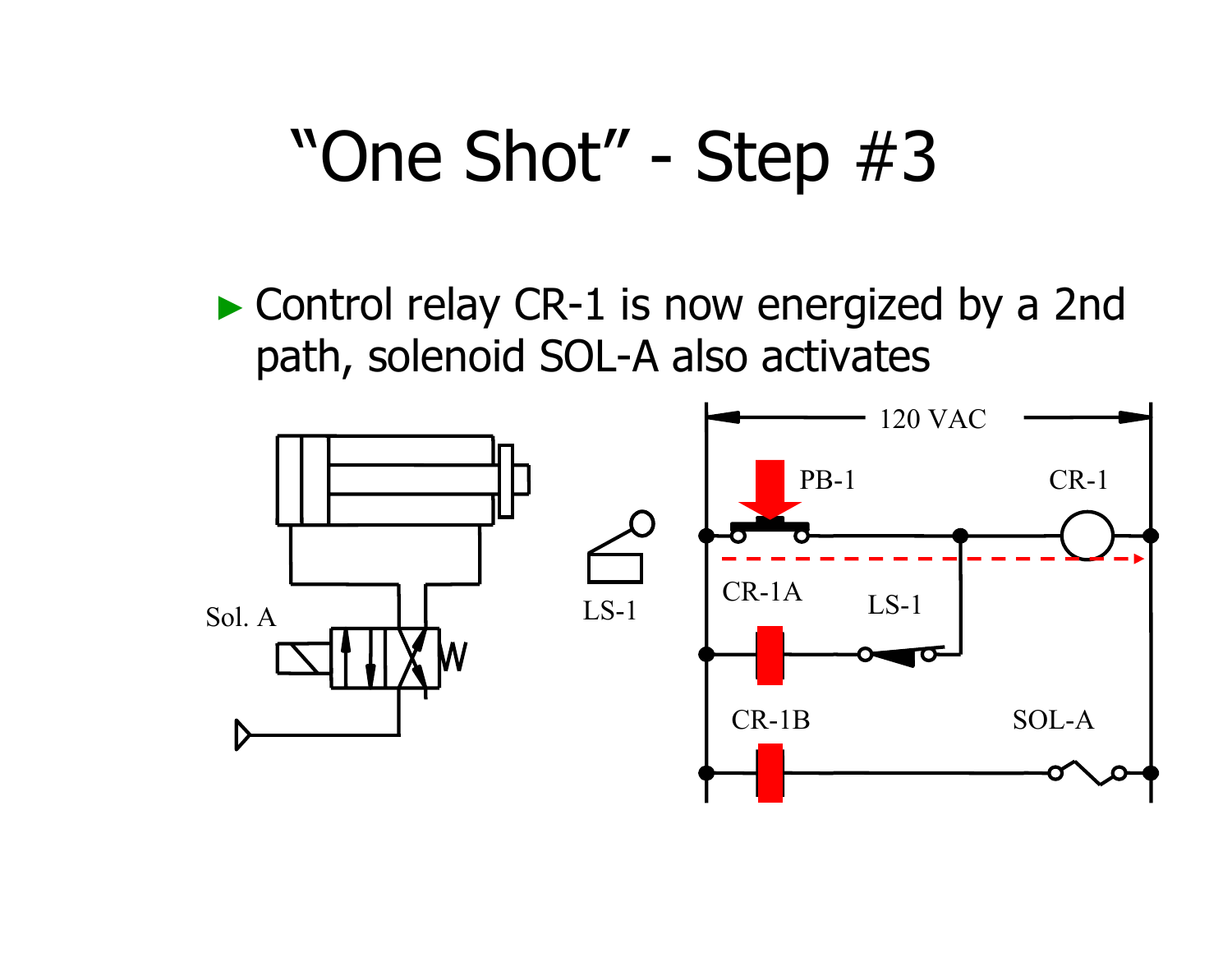► PB-1 is released, but control relay CR-1 is still energized by the 2nd path ("hold" circuit)

![](_page_15_Figure_2.jpeg)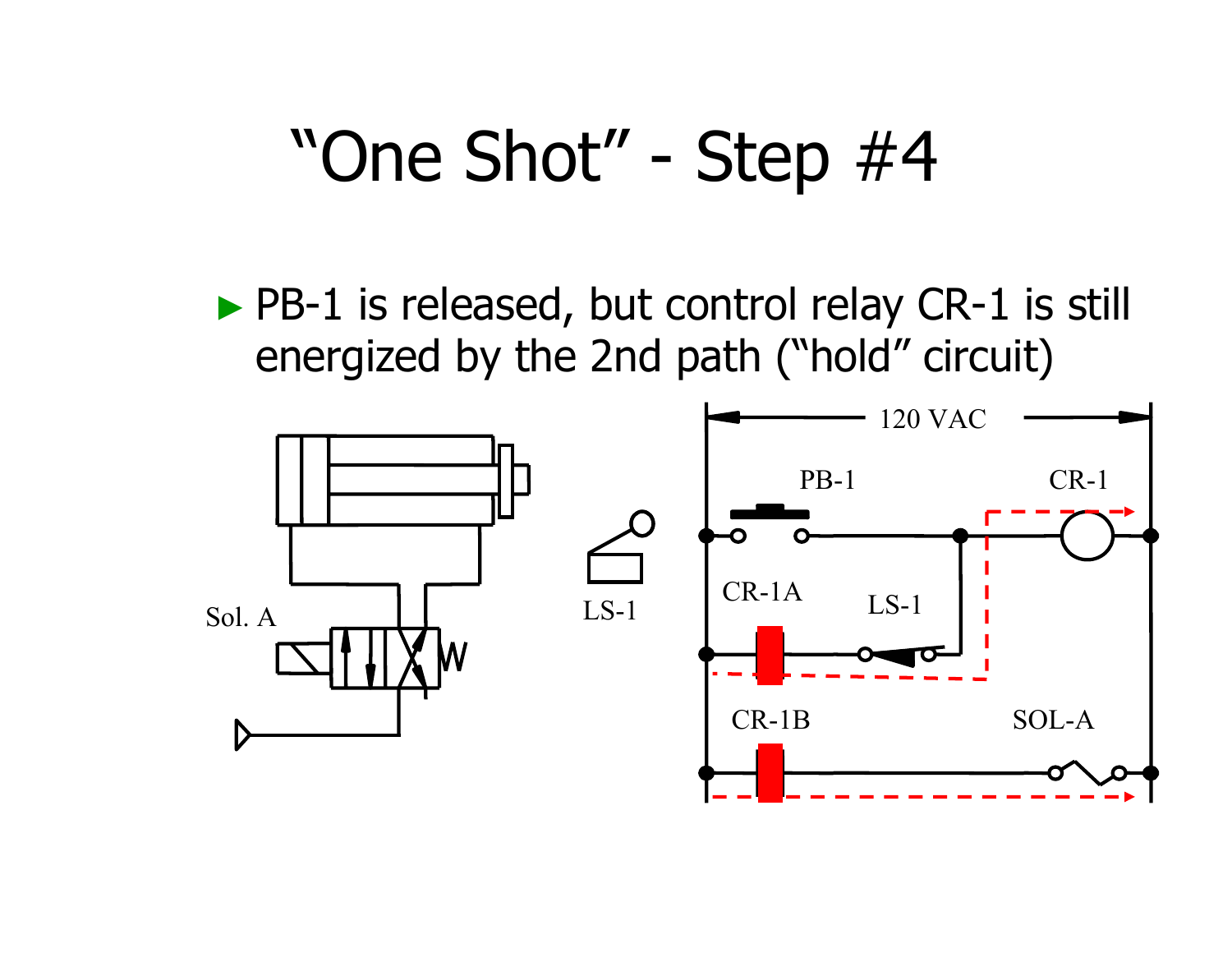► Solenoid A shifts the valve spool to the right, and the cylinder begins to extend

![](_page_16_Figure_2.jpeg)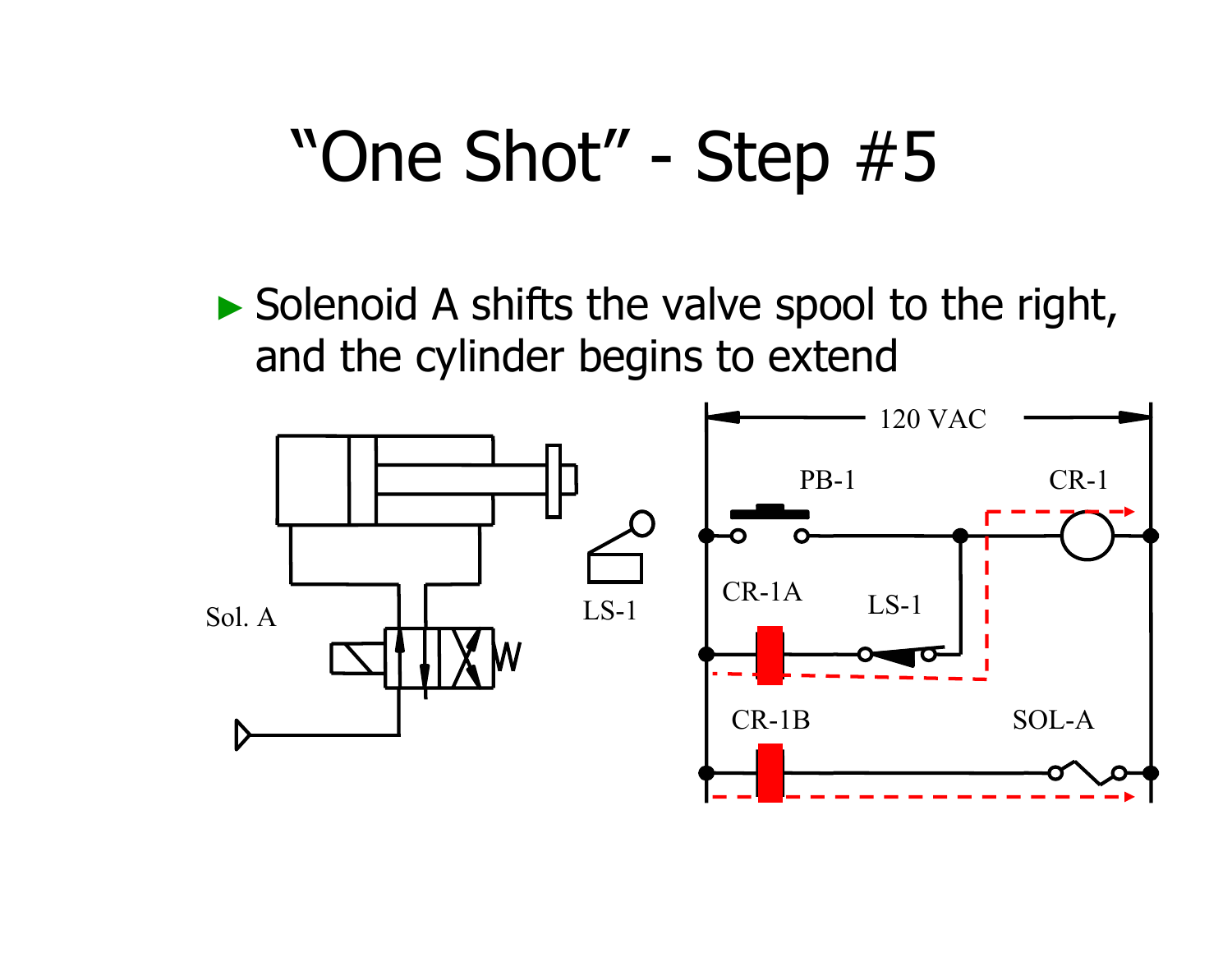► Cylinder activates the normally closed limit switch LS-1, which "kills" the hold circuit for

![](_page_17_Figure_2.jpeg)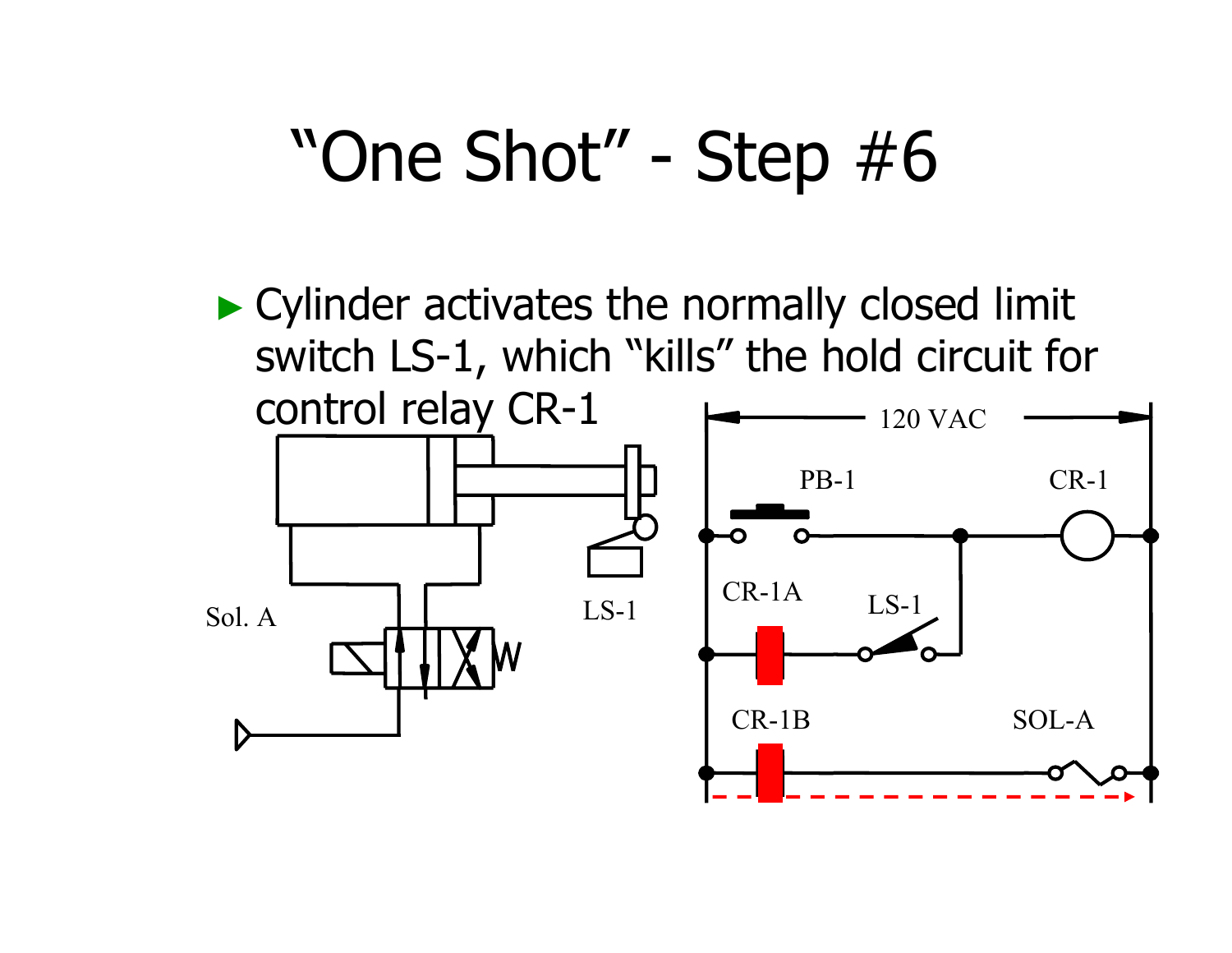► With control relay CR-1 de-activated, the contacts CR-1A and CR-1B return to their normally open state  $\Box$   $\Box$  120 VAC Sol. A $\mathbf{A}$  LS-1 PB-1 CR-1 CR-1A $LS-1$ 

CR-1B

SOL-A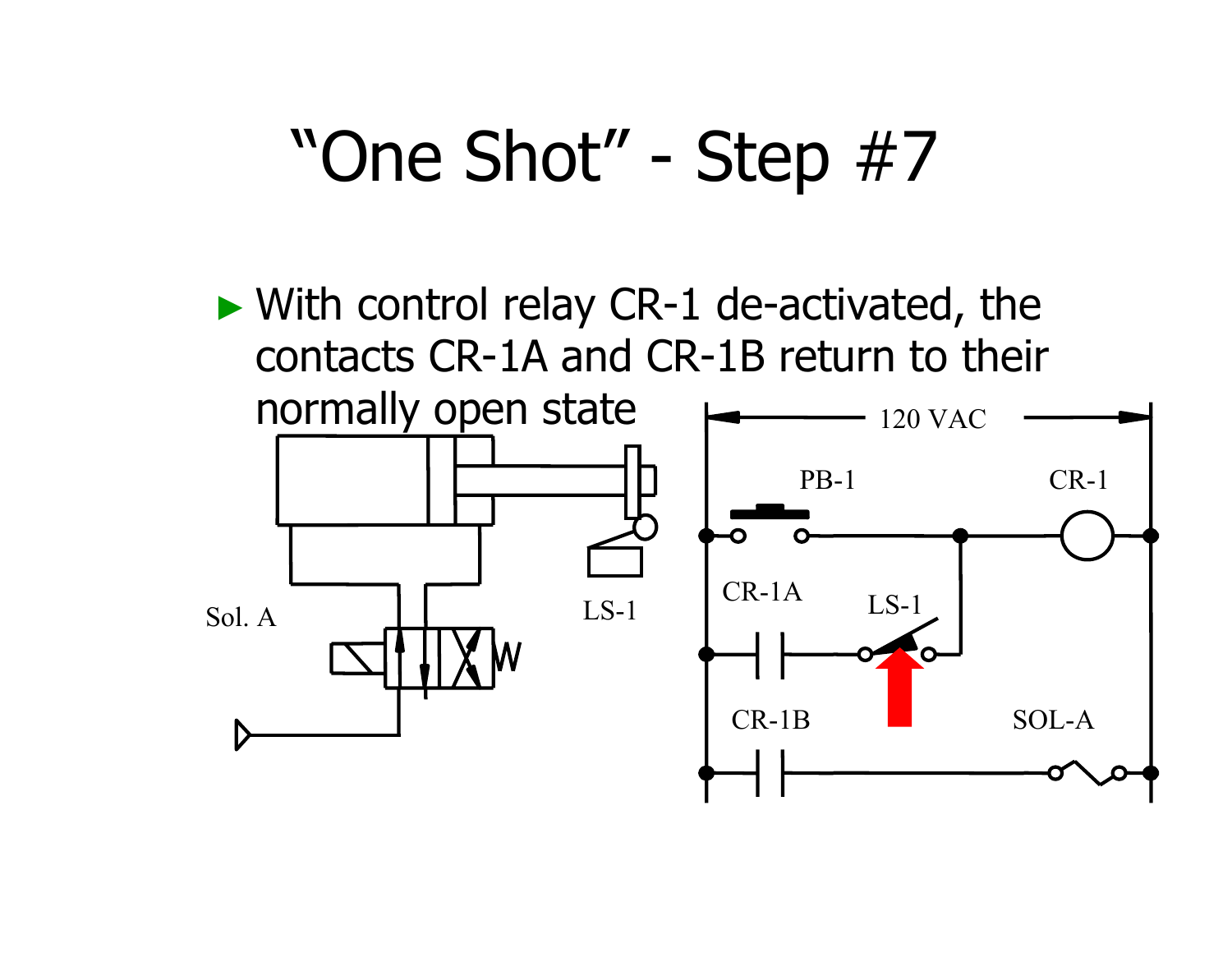► CR-1B is now open, SOL-A is de-activated, spring returns valve to default state

![](_page_19_Figure_2.jpeg)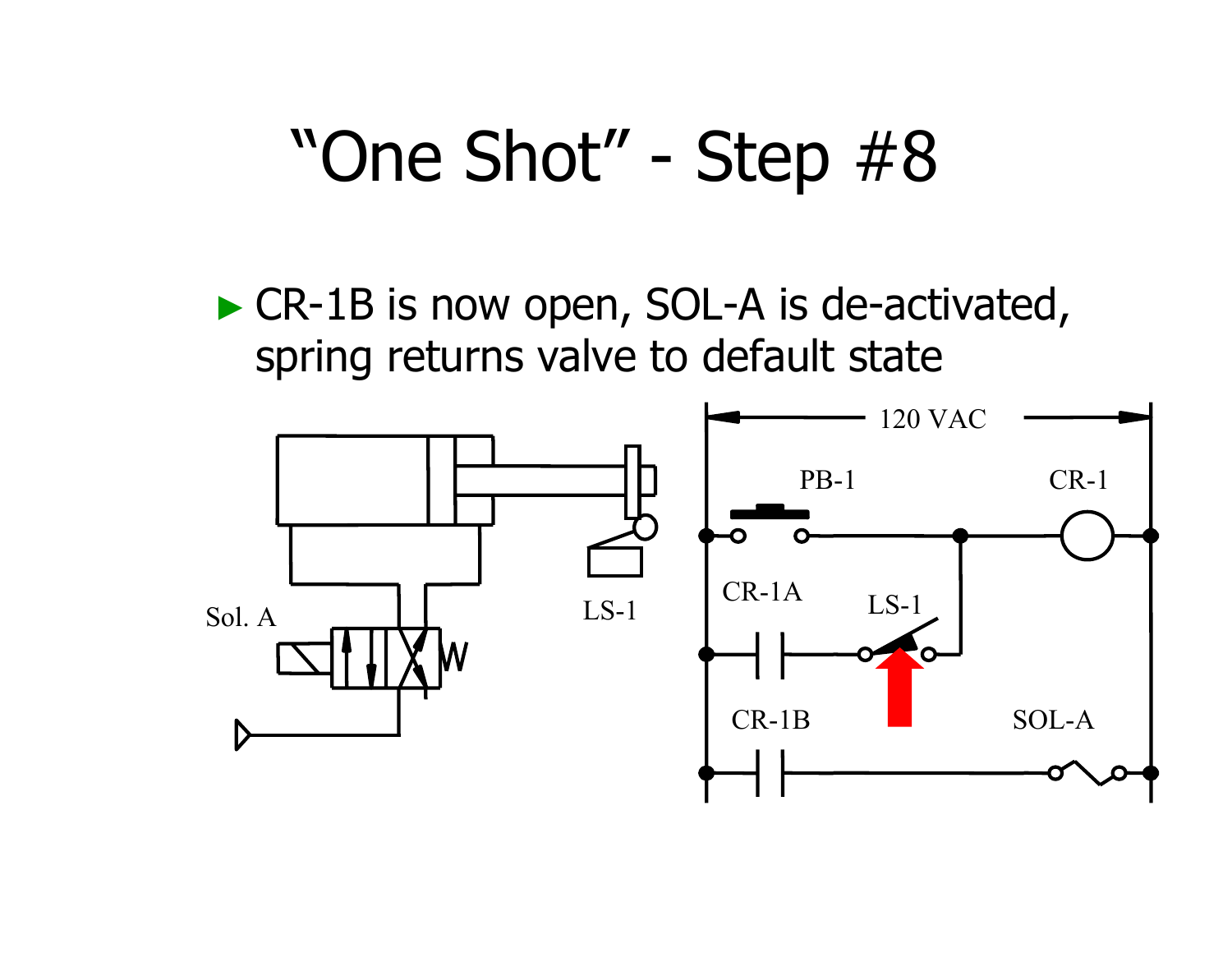► Cylinder begins to retract, and "rolls off" of LS-1, which returns to its N.C. state

![](_page_20_Figure_2.jpeg)